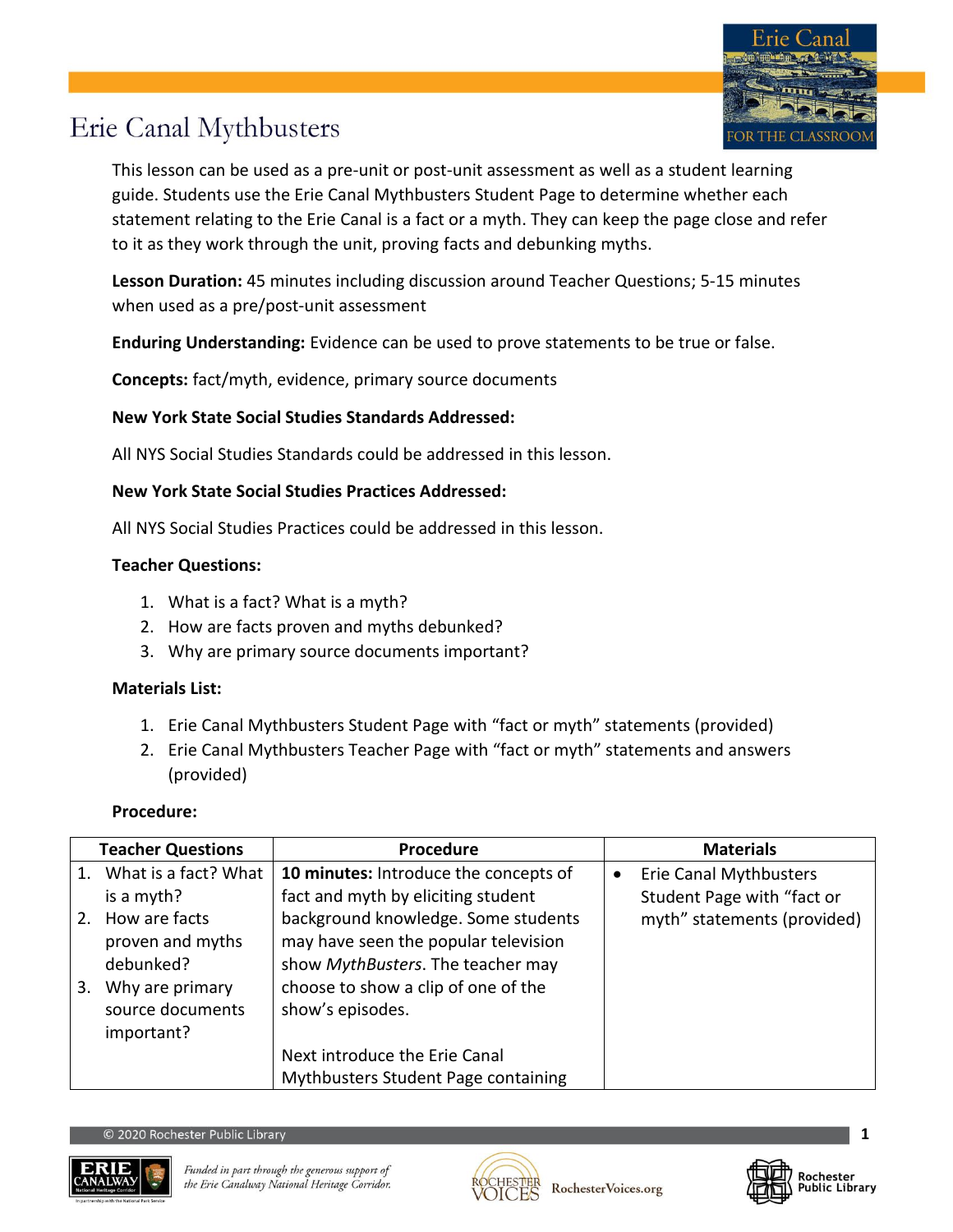

# Erie Canal Mythbusters

|    |                                                                                                                                                 | Erie Canal-related statements of fact and<br>myth.<br>TEACHER NOTE: If using this lesson as a<br>pre-unit assessment, explain that<br>students should keep this page close to<br>refer to throughout the unit as they<br>prove facts and debunk myths about the<br>Erie Canal.                                                                                                             |                                                                                                                                                                                                                            |
|----|-------------------------------------------------------------------------------------------------------------------------------------------------|--------------------------------------------------------------------------------------------------------------------------------------------------------------------------------------------------------------------------------------------------------------------------------------------------------------------------------------------------------------------------------------------|----------------------------------------------------------------------------------------------------------------------------------------------------------------------------------------------------------------------------|
|    | 1. What is a fact? What<br>is a myth?                                                                                                           | 5 minutes: Students read each<br>statement on the Erie Canal Mythbusters<br>Student Page and determine if the<br>statement is a Fact or a Myth, circling<br>their answer.<br>TEACHER NOTE: If using this lesson as a<br>pre-assessment, collect the students'<br>completed pages and record their scores<br>before returning the pages to the<br>students to refer to throughout the unit. | <b>Erie Canal Mythbusters</b><br>$\bullet$<br>Student Page with "fact or<br>myth" statements (provided)<br>Erie Canal Mythbusters<br>$\bullet$<br>Teacher Page with "fact or<br>myth" statements and<br>answers (provided) |
| 1. | What is a fact? What<br>is a myth?<br>2. How are facts<br>proven and myths<br>debunked?<br>3. Why are primary<br>source documents<br>important? | <b>30 minutes: OPTIONAL: Teacher models</b><br>how to prove a fact or debunk a myth by<br>investigating one of the statements<br>together as a class. The teacher may also<br>choose to model this when one of the<br>statements is uncovered during an<br>inquiry lesson throughout the unit.                                                                                             | Erie Canal Mythbusters<br>$\bullet$<br>Teacher Page with "fact or<br>myth" statements and<br>answers (provided)                                                                                                            |





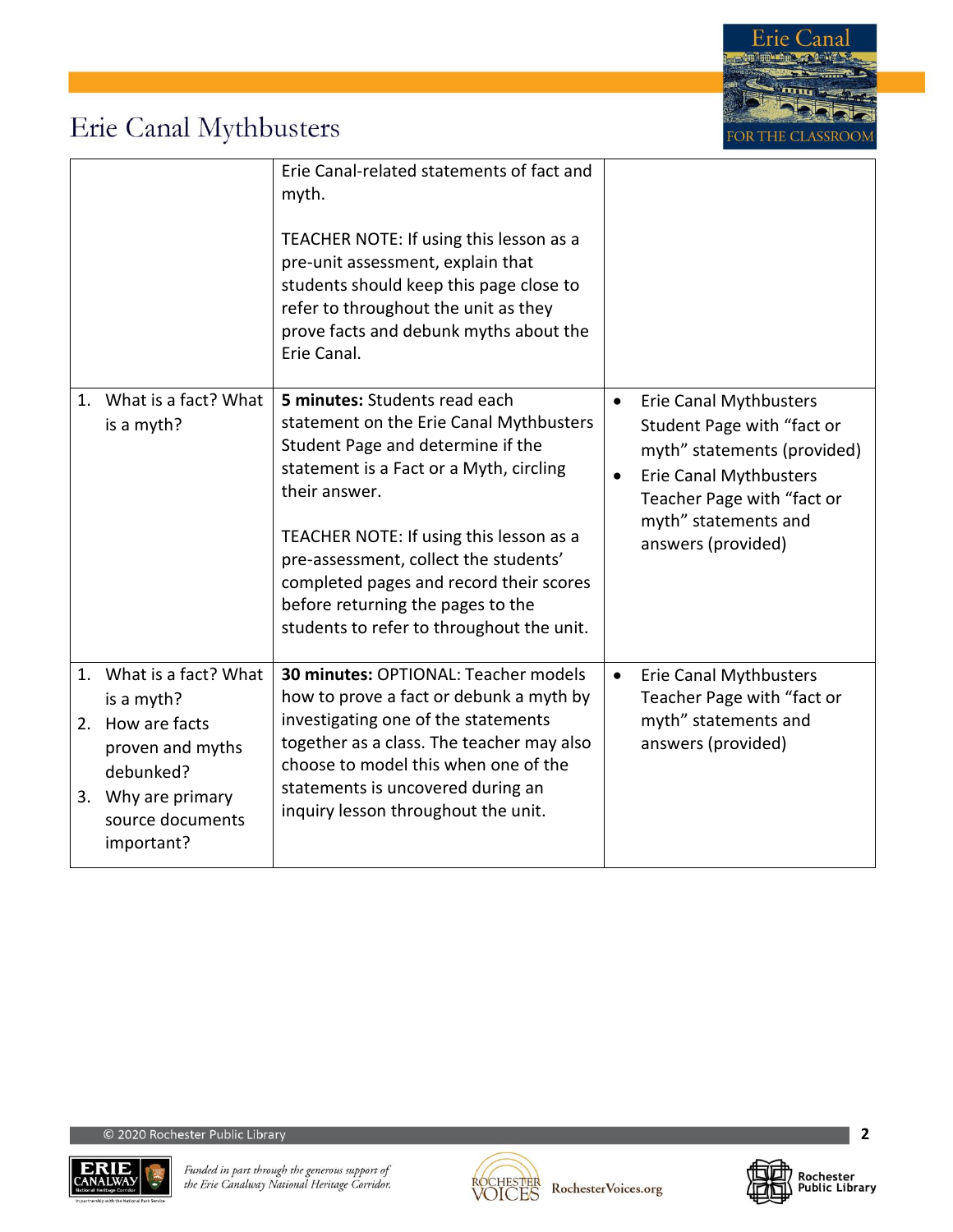## Erie Canal Mythbusters



Name \_\_\_\_\_\_\_\_\_\_\_\_\_\_\_\_\_\_\_\_\_\_\_\_\_\_\_\_\_\_\_\_\_\_\_\_\_\_\_\_\_\_\_\_\_\_\_ Date \_\_\_\_\_\_\_\_\_\_\_\_\_\_\_\_\_\_

### **Erie Canal Mythbusters Student Page**

Directions: Read each statement about the Erie Canal and determine if the statement is a Fact or a Myth. Circle your answer.

| 1.             | The Erie Canal made it faster and easier to transport<br>people and goods across New York State.                                         | Fact | Myth |
|----------------|------------------------------------------------------------------------------------------------------------------------------------------|------|------|
| 2.             | The United States was the first country to build a canal<br>for transportation.                                                          | Fact | Myth |
|                | 3. New York State is flat, so it was easy to build the Erie<br>Canal across it.                                                          | Fact | Myth |
|                | 4. DeWitt Clinton was a powerful political leader who<br>convinced people to build the Erie Canal across New<br>York State.              | Fact | Myth |
| 5 <sub>1</sub> | The Erie Canal was nicknamed "Clinton's Ditch"<br>because some people thought it was impossible to<br>build and made fun of the project. | Fact | Myth |
|                | 6. At the time it was built, the Erie Canal was the longest<br>human-made waterway in North America.                                     | Fact | Myth |
|                | 7. The Erie Canal was built by experienced engineers.                                                                                    | Fact | Myth |
| 8.             | The Erie Canal was dug almost entirely by hand and<br>animal power.                                                                      | Fact | Myth |
| 9.             | Building the Erie Canal only affected people living in<br>Buffalo and Albany.                                                            | Fact | Myth |
|                | 10. The Erie Canal is the same today as it was when it was<br>first built.                                                               | Fact | Myth |

© 2020 Rochester Public Library